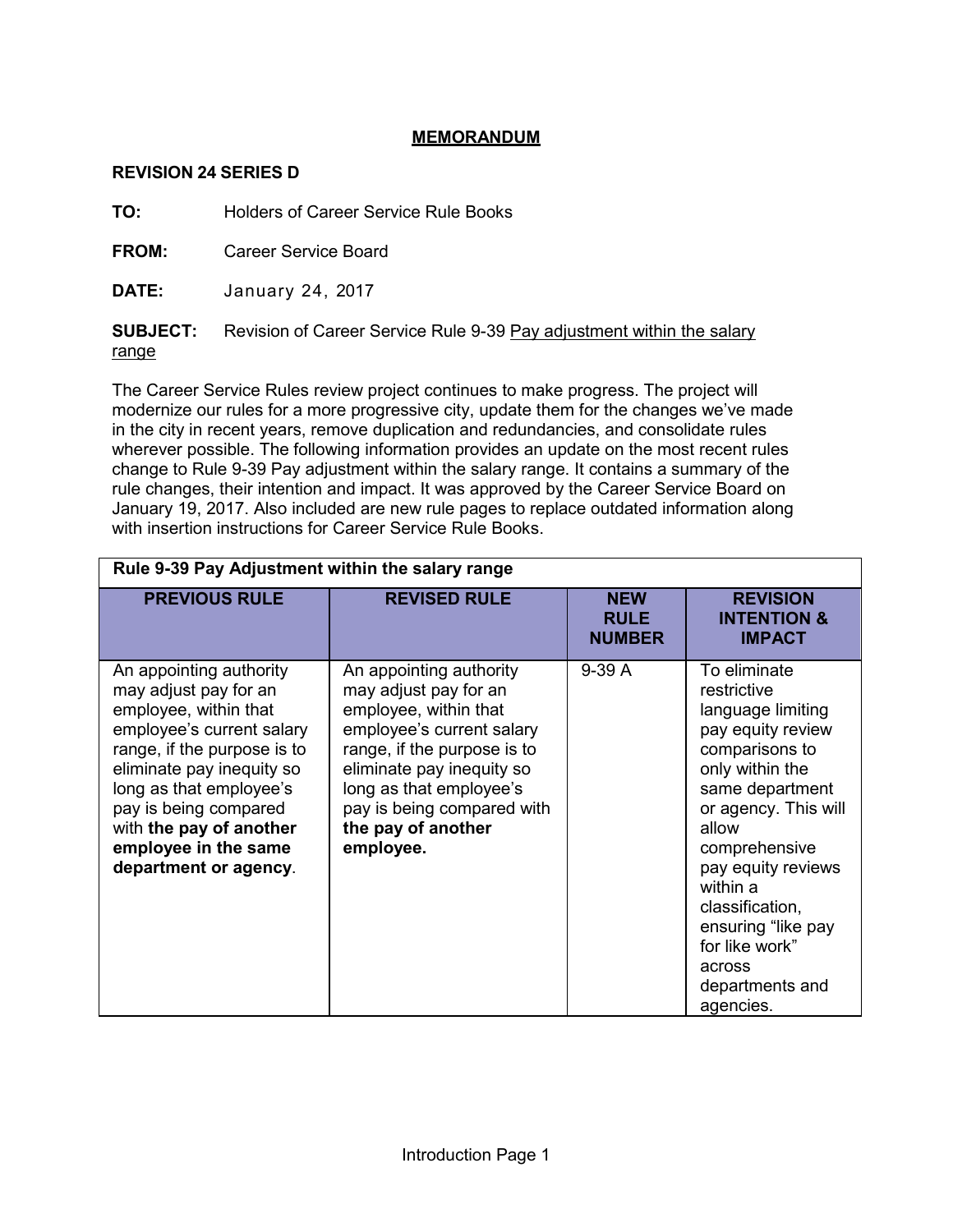| Rule 9-39 Pay Adjustment within the salary range                                                                                                                       |                                                                                                                                                                                                                                                                                                                                                                                                                                              |                                            |                                                                                                                                                                                                                                                         |
|------------------------------------------------------------------------------------------------------------------------------------------------------------------------|----------------------------------------------------------------------------------------------------------------------------------------------------------------------------------------------------------------------------------------------------------------------------------------------------------------------------------------------------------------------------------------------------------------------------------------------|--------------------------------------------|---------------------------------------------------------------------------------------------------------------------------------------------------------------------------------------------------------------------------------------------------------|
| <b>PREVIOUS RULE</b>                                                                                                                                                   | <b>REVISED RULE</b>                                                                                                                                                                                                                                                                                                                                                                                                                          | <b>NEW</b><br><b>RULE</b><br><b>NUMBER</b> | <b>REVISION</b><br><b>INTENTION &amp;</b><br><b>IMPACT</b>                                                                                                                                                                                              |
| Employees at or above<br>the level of Manager are<br>eligible for this pay<br>adjustment only if the<br>other employee is also at<br>or above the level of<br>Manager. | Remove                                                                                                                                                                                                                                                                                                                                                                                                                                       | 9-39 B                                     | To allow pay equity<br>reviews that are<br>not limited by the<br>management level<br>of the position.<br>This will allow for<br>pay equity reviews<br>within a career<br>path.                                                                          |
| <b>NEW RULE</b>                                                                                                                                                        | The appointing authority's<br>request for approval shall<br>explain why employees in<br>the same classification in<br>the same work group/unit<br>are not being considered in<br>the request. This<br>explanation should include<br>information about how the<br>excluded employees are<br>not affected by the pay<br>factors (as defined in this<br><b>Rule 9).</b>                                                                         | 9-39 D                                     | To ensure<br>Appointing<br>Authorities are<br>reviewing all<br>potential pay<br>equity adjustment<br>employees and are<br>providing<br>justification for not<br>including those<br>employees in pay<br>equity adjustment<br>requests.                   |
| <b>NEW RULE</b>                                                                                                                                                        | The OHR Classification<br>and Compensation Division<br>may review employees'<br>pay across<br>department/agencies within<br>the same classification(s),<br>within the same<br>classification series, and/or<br>within the classification(s)<br>with the same career path<br>with comparable duties in<br>order to make<br>recommendations on pay<br>actions to be submitted to<br>appointing authorities for<br>consideration of pay action. | 9-39 E                                     | To allow the OHR<br>Classification and<br>Compensation<br>Division the<br>authority to actively<br>review internal pay<br>equity issues and<br>proactively<br>recommend pay<br>equity adjustments<br>for consideration<br>by appointing<br>authorities. |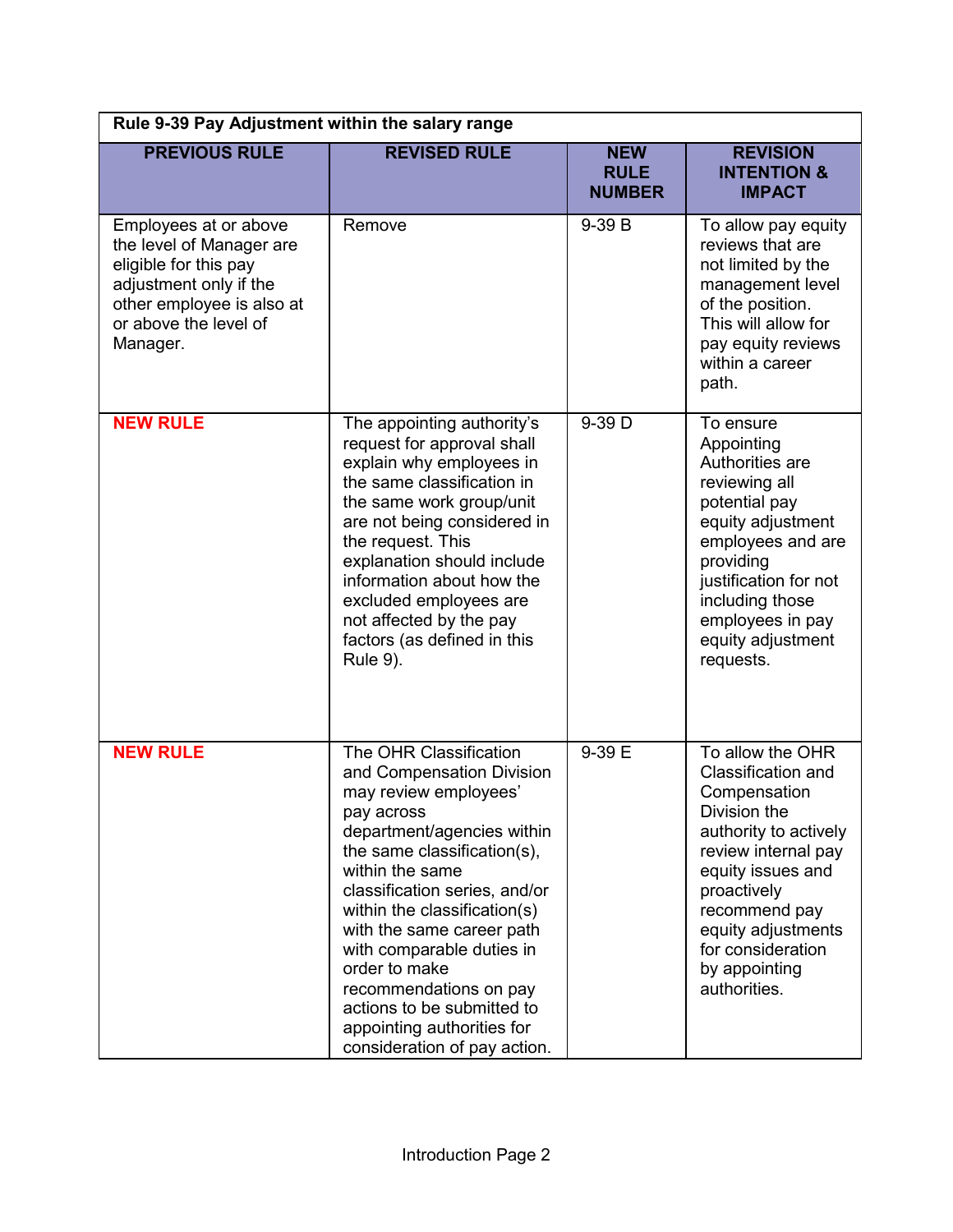| Rule 9-39 Pay Adjustment within the salary range |                                                                                                                                                                                                                                                                                                           |                                            |                                                                                                    |
|--------------------------------------------------|-----------------------------------------------------------------------------------------------------------------------------------------------------------------------------------------------------------------------------------------------------------------------------------------------------------|--------------------------------------------|----------------------------------------------------------------------------------------------------|
| <b>PREVIOUS RULE</b>                             | <b>REVISED RULE</b>                                                                                                                                                                                                                                                                                       | <b>NEW</b><br><b>RULE</b><br><b>NUMBER</b> | <b>REVISION</b><br><b>INTENTION &amp;</b><br><b>IMPACT</b>                                         |
| <b>NEW RULE</b>                                  | Appointing authorities are<br>encouraged to submit pay<br>equity requests to the OHR<br>as soon as possible after a<br>qualifying pay event has<br>been identified. Requests<br>must be made using the<br>current OHR Classification<br>and Compensation Pay<br><b>Equity Adjustment Request</b><br>form. | 9-39 F                                     | To ensure timely<br>submissions of pay<br>equity adjustment<br>requests; also<br>complements 9-30. |

-

|                | Page Number | <b>Issuance Dates</b> |
|----------------|-------------|-----------------------|
| <b>Remove:</b> |             |                       |
| $9 - 7$        |             | July 31, 2015         |

|                      | <b>Page Number</b> | <b>Issuance Dates</b> |
|----------------------|--------------------|-----------------------|
| <b>Replace with:</b> |                    |                       |
| $9-7, 9-7.1$         |                    | January 24, 2017      |

## **PLEASE INSERT IN YOUR RULE BOOK AS SOON AS POSSIBLE. THANK YOU.**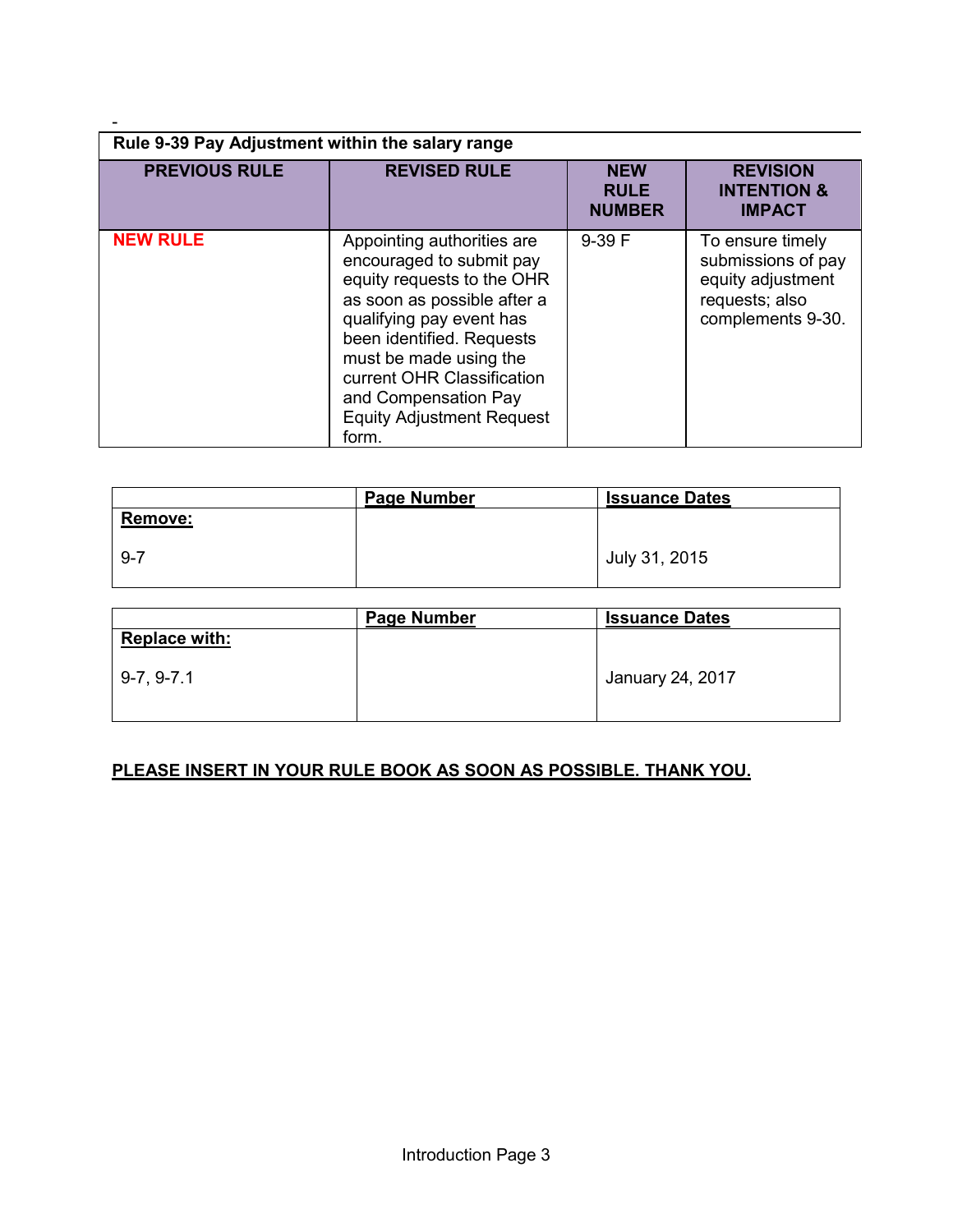9-38 Interim market adjustments

(Re-numbered December 21, 2012; Rule Revision Memo 66C)

- A. The Board, following a public hearing, may make a market adjustment in a pay practice, or create a temporary pay practice, if the Board finds that all of the following conditions exist:
	- 1. Numerous vacancies exist in the classification(s) that will be affected by the proposed pay practice;
	- 2. Recruitment has not been effective;
	- 3. Retention rate is low; and
	- 4. Market driven personnel shortages in the classification(s) are causing difficulty in fulfilling an essential mission of the City.
- B. An interim market adjustment shall remain in effect for up to one (1) year. Nothing in this subparagraph prevents a new market adjustment from being established for the same classification(s), provided that all of the requirements of the previous subparagraph are met.

9-39 Pay adjustment within the salary range (Revised January 24, 2017; Rule Revision Memo 24D)

- A. An appointing authority may adjust pay for an employee, within that employee's current salary range, if the purpose is to eliminate pay inequity so long as that employee's pay is being compared with the pay of another employee who is:
	- 1. In the same classification; or
	- 2. In the same classification series; or
	- 3. In a classification in the same occupational group within the same career path performing comparable types of duties; or
	- 4. Subordinate to the existing employee in that employee's chain of command.
- B. A pay adjustment within the salary range requires the approval of the OHR Executive Director. The effective date of any such pay adjustment shall be the beginning of the work week following approval by the OHR Executive Director.